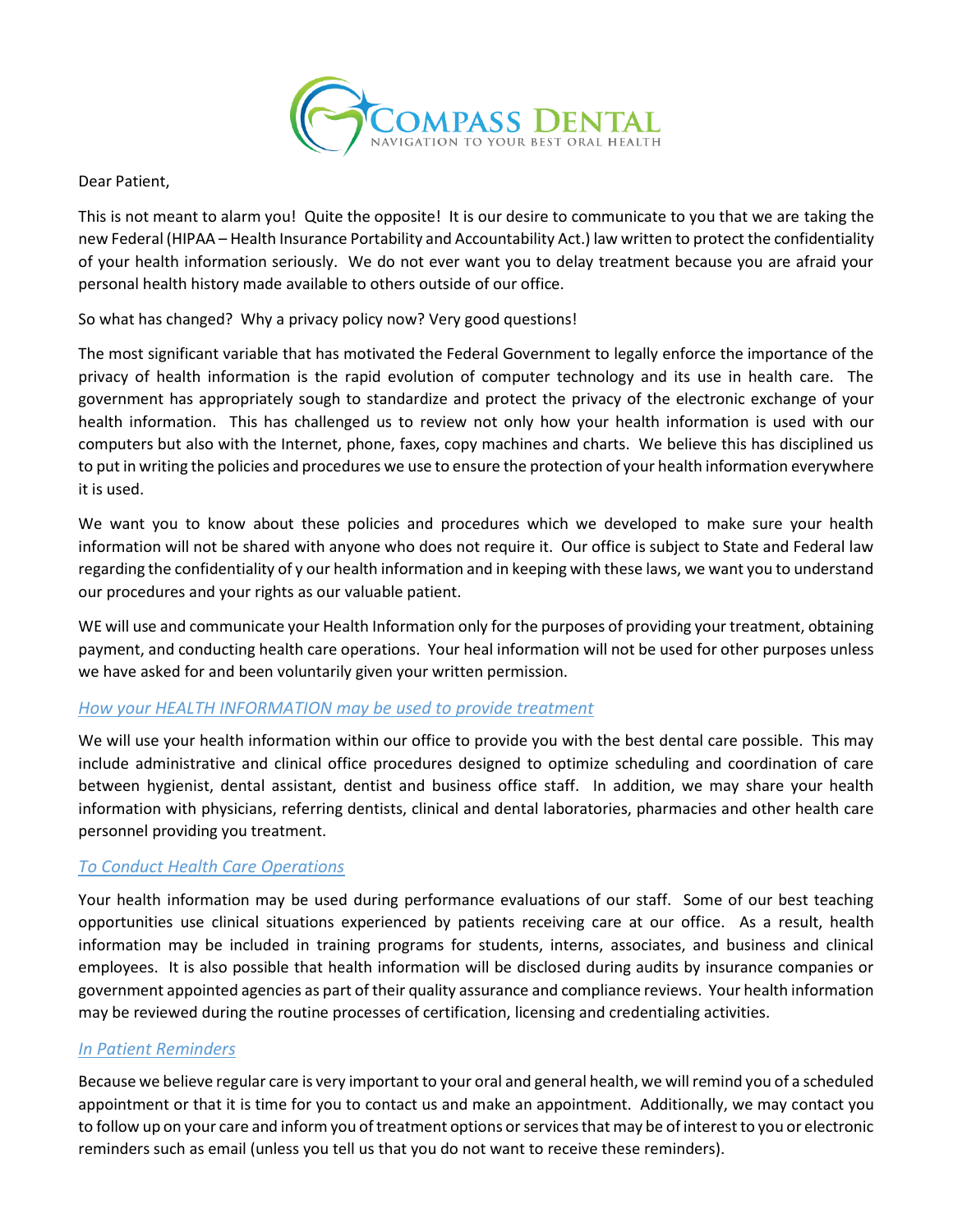### *Abuse or Neglect*

We will notify government authorities if we believe a patient is the victim of abuse, neglect or domestic violence. We will make this disclosure only when we are compelled by our ethical judgement, when we believe we are specifically required or authorized by law or with the patient's agreement.

#### *Public Health and National Security*

We may be required to disclose to Federal officals or military authorities health information necessary to complete an investigation related to public health or national security. Health information could be important when the government believes that the public safety could benefit when the information could lead to the control or prevention of an epidemic or the understand of a new side effects of a drug treatment or medical device.

#### *For Law Enforcement*

As permitted or required by State or Federal law, we may disclose your health information to a law enforcement official. For certain law enforcement purposes, including, under certain limited circumstances, if you are a victim of a crime or in order to report a crime.

### *Family, Friends and Caregivers*

We may share your health information with those you tell us will be helping you with your home hygiene, treatment, medications, or payment. We will be sure to ask you permission first. In the case of an emergency where you are unable to tell us what you want, we will use our very best judgement when sharing your health information only when it will be important to those participating in providing your care.

### *Authorization to Use or Disclose Health Information*

Other than is stated above or where Federal, State or Local law required us, we will not disclose your health information other than with your written authorization. You may revoke that authorization in writing at any time.

### *Patient Rights*

This new law is careful to describe that you have the following rights related to your health information.

### *Restrictions*

You have the right to request restrictions on certain uses and disclosures of your health information. Or office will make every effort to honor reasonable restriction preference from our patients.

### *Confidential Communications*

You have the right to request that we communicate with you in a certain way. You may request that we only communicate your health information privately with no other family members present or through mailed communications that are sealed. We will make every effort to honor your reasonable requests for confidential communications.

### *Inspect and Copy Your Health Information*

You have the right to ask use to update or modify your records if you believe your health information records are incorrect or incomplete. We will be happy to accommodate you as long as our office maintains this information. In order to standardize our process, please provide us with your request in writing and describe you reason for the change.

Your request may be denied if the health information record in question was not created by our office, is not part of our records or if the records containing your health information are determined to be accurate and complete.